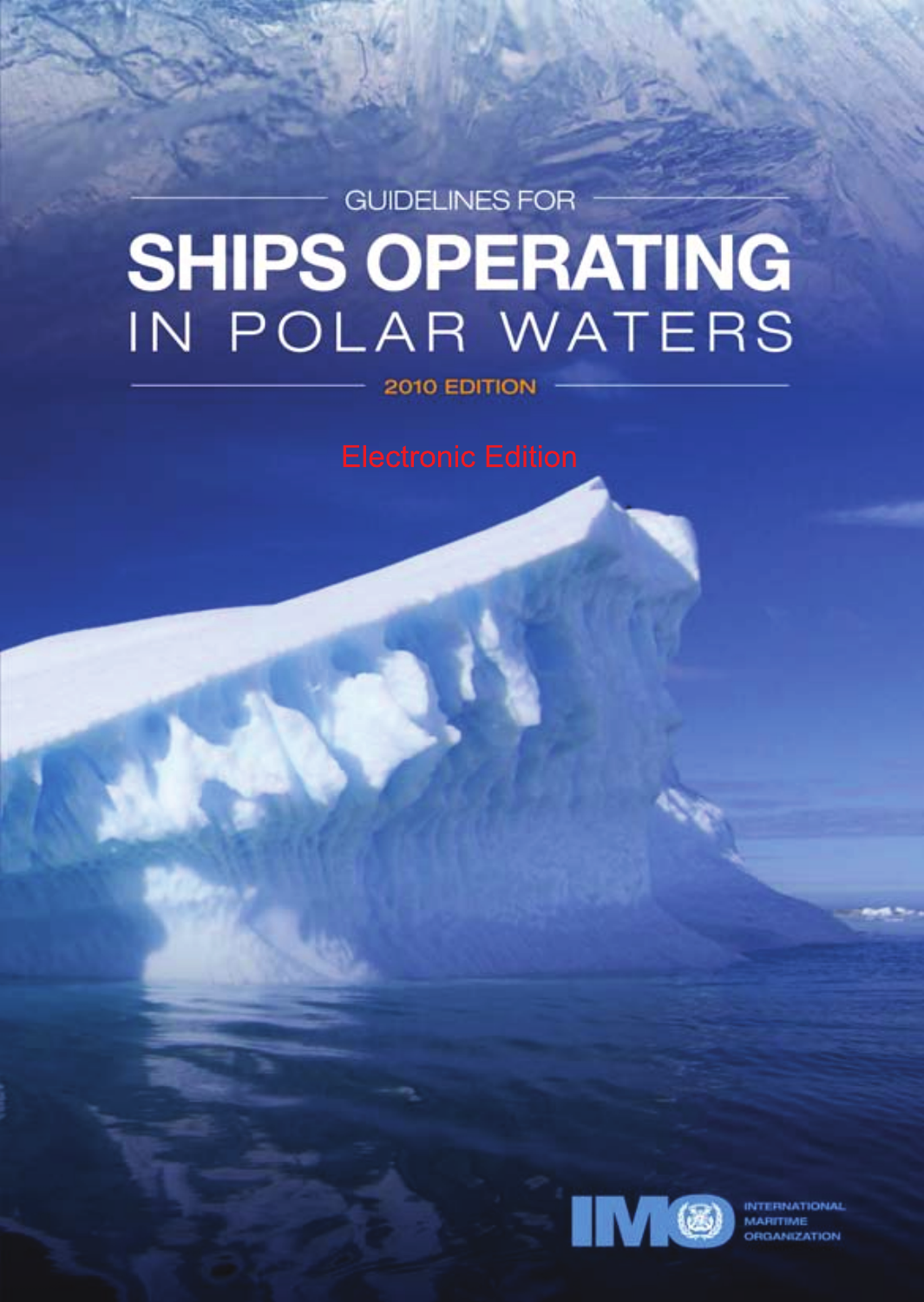- GUIDELINES FOR -

# ships operating IN POLAR WATERS

2010 Edition

ELECTRONIC EDITION



**INTERNATIONAL MARITIME ORGANIZATION**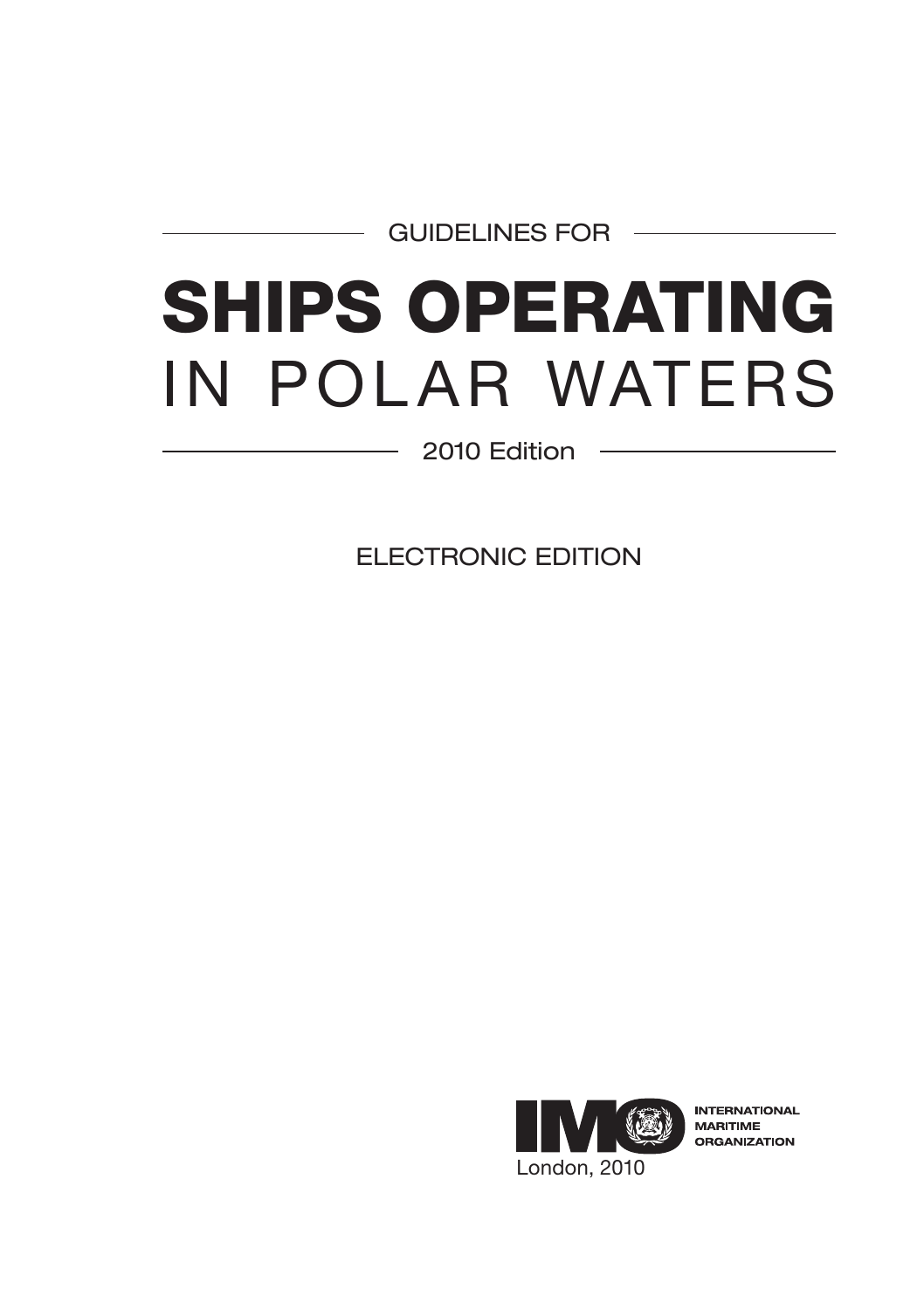#### *Print edition (ISBN: 978-92-801-1522-2) first published in 2010* by the INTERNATIONAL MARITIME ORGANIZATION 4 Albert Embankment, London SE1 7SR www.imo.org

*Electronic edition: 2010*

IMO PUBLICATION

Sales number: E190E

#### [Copyright © International Maritime Organization 2010](http://www.imo.org)

*All rights reserved. No part of this publication may be reproduced, stored in a retrieval system, or transmitted in any form or by any means, without prior permission in writing from the International Maritime Organization.*

This publication has been prepared from official documents of IMO, and every effort has been made to eliminate errors and reproduce the original text(s) faithfully. Readers should be aware that, in case of inconsistency, the official IMO text will prevail.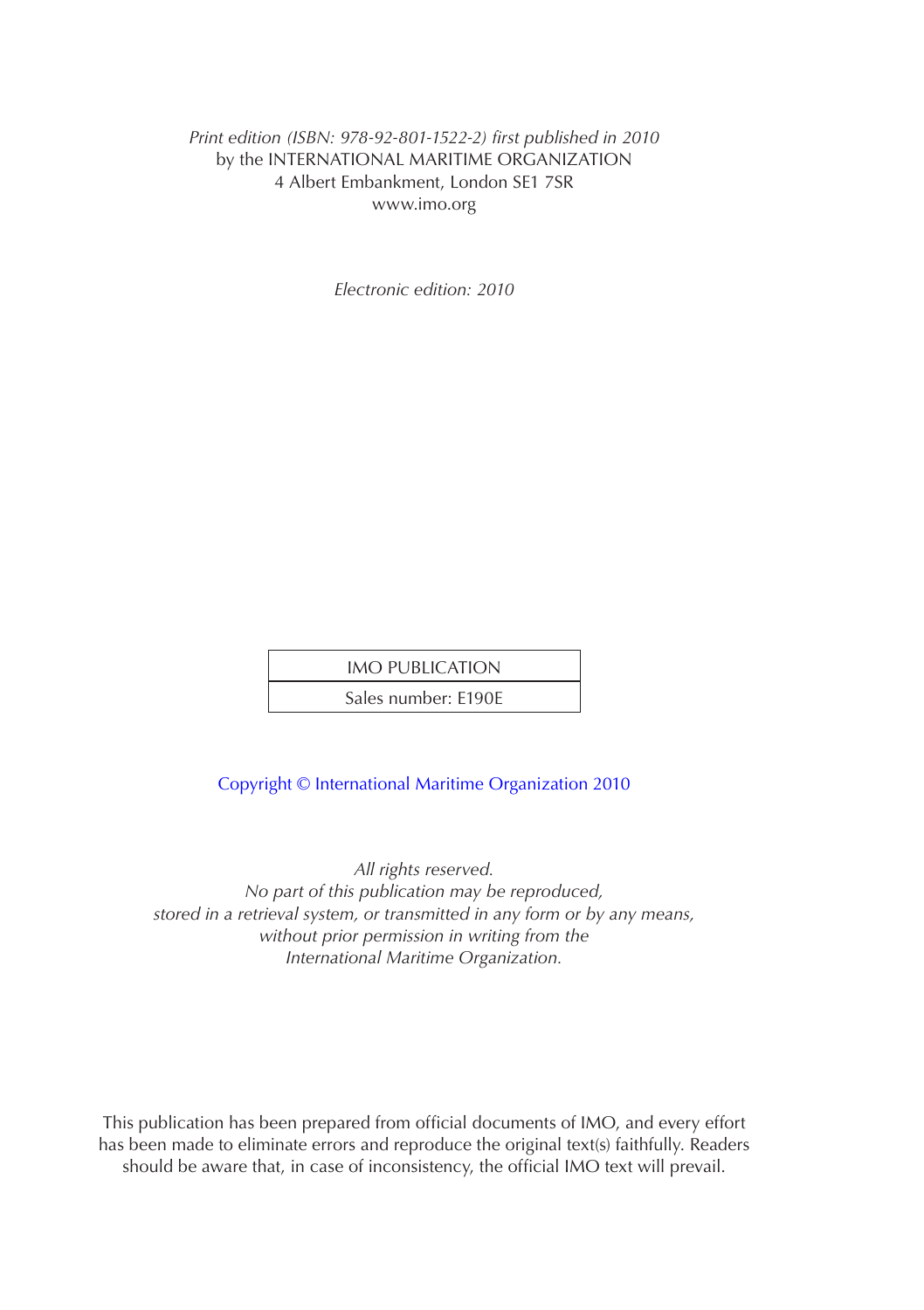## **Contents**

| $\overline{\mathsf{V}}$                                                           |
|-----------------------------------------------------------------------------------|
| <b>Resolution A.1024(26)</b> (adopted on 2 December 2009)<br>$\mathbf{1}$         |
| 3                                                                                 |
| 5                                                                                 |
| Chapter 1 - General<br>11                                                         |
|                                                                                   |
| 13<br>Chapter 2 - Structures                                                      |
| <b>Chapter 3</b> – Subdivision and stability<br>14                                |
| <b>Chapter 4</b> – Accommodation and escape measures<br>16                        |
| Chapter 5 - Directional control systems<br>17                                     |
| <b>Chapter 6</b> – Anchoring and towing arrangements $\ldots \ldots \ldots$<br>18 |
| Chapter 7 - Main machinery<br>19                                                  |
| Chapter 8 - Auxiliary machinery systems<br>20                                     |
| 21                                                                                |
|                                                                                   |
| Chapter 10 - Fire safety<br>23                                                    |
| <b>Chapter 11</b> - Life-saving appliances and survival arrangements<br>25        |
| Chapter 12 - Navigational equipment<br>29                                         |
|                                                                                   |
| <b>Chapter 13</b> - Operational arrangements<br>33                                |
| Chapter 14 - Crewing<br>37                                                        |
| Chapter 15 - Emergency equipment<br>38                                            |
| Part D - Environmental protection and damage control                              |
| <b>Chapter 16</b> – Environmental protection and damage control $\ldots$<br>39    |
|                                                                                   |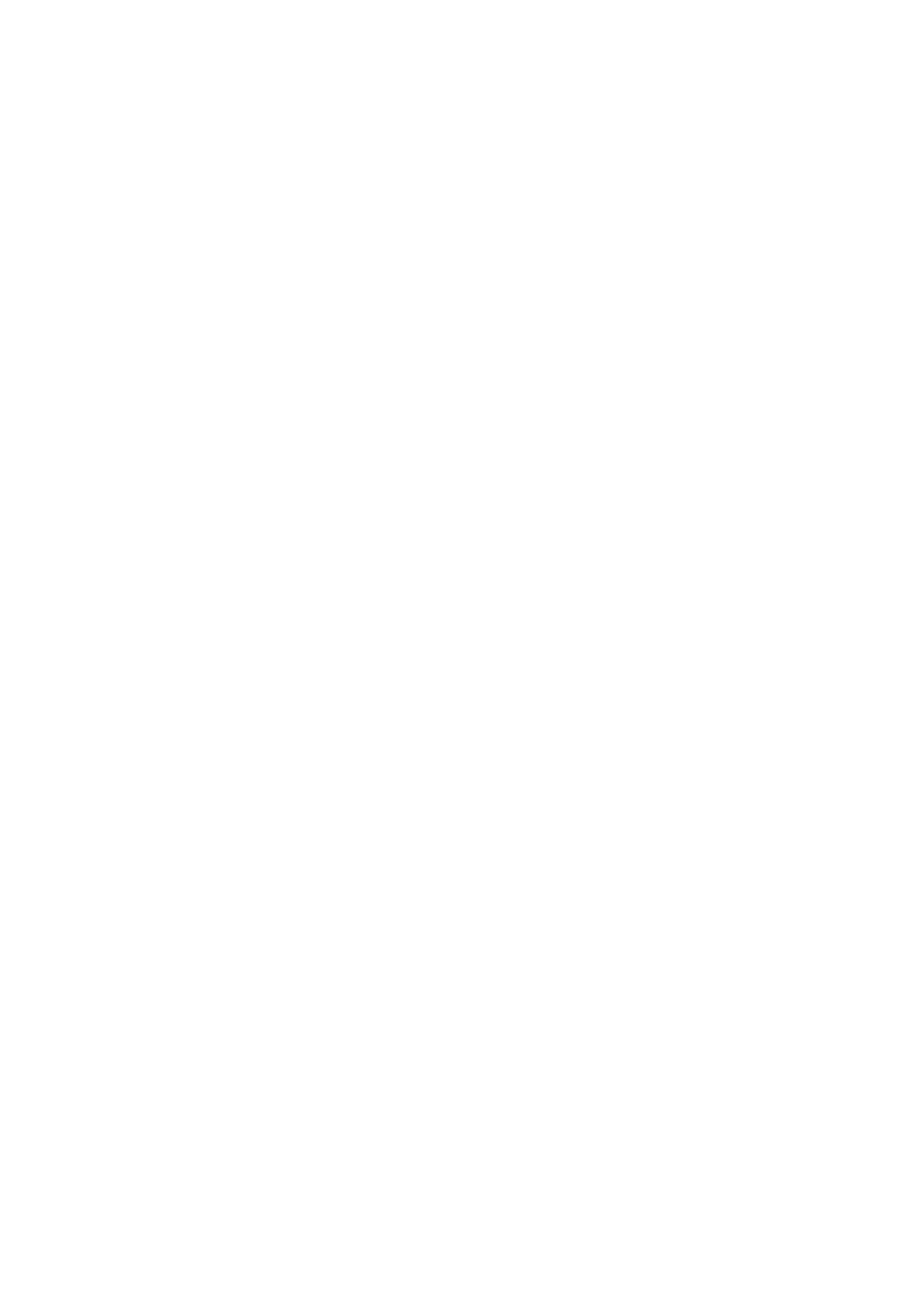## **Foreword**

<span id="page-5-0"></span>Over the past 20 years, IMO has developed a raft of requirements, guidelines and recommendations regarding polar ice-covered waters, concerning Arctic and/or Antarctic areas. These relate to maritime safety and prevention of marine pollution, as well as certification of seafarers on ships operating in polar areas.

Navigation in polar waters was first addressed by the Guidelines for ships operating in Arctic ice-covered waters, MSC/Circ.1056–MEPC/Circ.399, approved by the Maritime Safety Committee (MSC) at its seventy-sixth session and the Marine Environment Protection Committee (MEPC) at its forty-eighth session, both in 2002. These guidelines provide requirements additional to those of the SOLAS and MARPOL Conventions for navigation in Arctic waters, taking into account the specific climatic conditions in that area in order to meet appropriate standards of maritime safety and pollution prevention.

The MSC, at its seventy-ninth session in 2004, considered a request by the XXVIIth Antarctic Treaty Consultative Meeting for IMO to consider amending the Guidelines so that they would also be applicable to ships operating in the Antarctic Treaty Area and instructed its Sub-Committee on Ship Design and Equipment (DE) to revise the Guidelines accordingly.

At its fifty-second session in 2009, DE finalized a draft Assembly resolution on Guidelines for ships operating in polar waters, addressing both Arctic and Antarctic areas, which was approved by the eighty-sixth session of MSC and the fifty-ninth session of MEPC. The Guidelines were adopted by the twenty-sixth session of the IMO Assembly in December 2009.

The Guidelines aim at mitigating the additional risk imposed on shipping due to the harsh environmental and climatic conditions existing in polar waters. They address the fact that the polar environment imposes additional demands on ship systems, including navigation, communications, life-saving appliances, main and auxiliary machinery, environmental protection and damage control, and emphasize the need to ensure that all ship systems both are capable of functioning effectively under anticipated operating conditions and provide adequate levels of safety in accident and emergency situations. In addition, the Guidelines recognize that safe operation in such conditions requires specific attention to human factors, including training and operational procedures.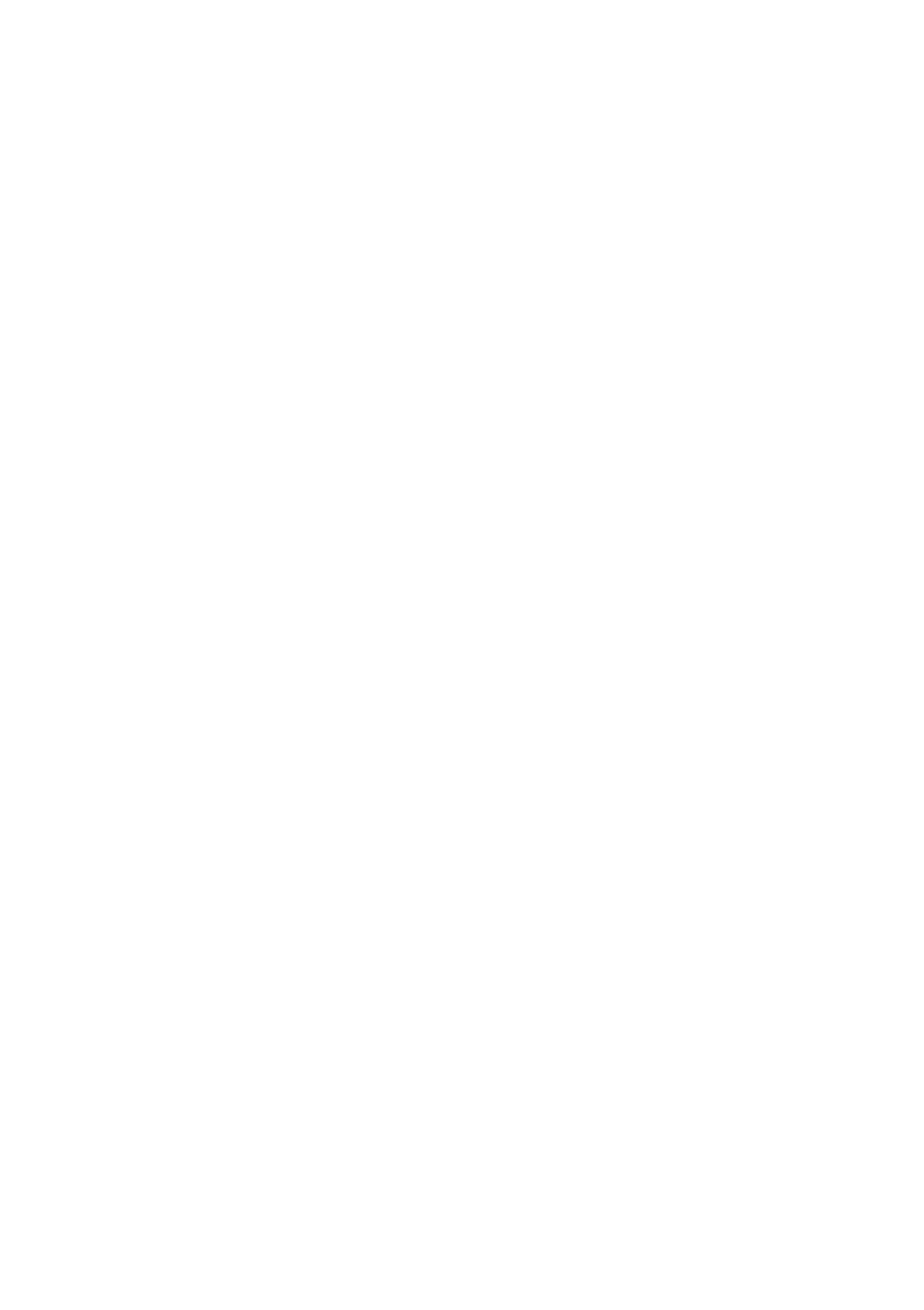## **Resolution A.1024(26)**

#### *Adopted on 2 December 2009*

## <span id="page-7-0"></span>**GUIDELINES FOR SHIPS OPERATING IN POLAR WATERS**

The Assembly,

Recalling Article 15(j) of the Convention on the International Maritime Organization concerning the functions of the Assembly in relation to regulations and guidelines concerning maritime safety and the prevention and control of marine pollution from ships,

Recalling also that, by circular MSC/Circ.1056-MEPC/Circ.399, the Maritime Safety Committee and the Marine Environment Protection Committee, recognizing the need for recommendatory provisions applicable to ships operating in Arctic ice-covered waters, additional to the mandatory and recommendatory provisions contained in existing IMO instruments, approved Guidelines for ships operating in Arctic ice-covered waters (hereinafter referred to as "the Guidelines"),

NOTING that the Maritime Safety Committee, at its seventy-ninth session, considered a request by the XXVIIth Antarctic Treaty Consultative Meeting (ATCM) to amend the Guidelines to render them applicable to ships operating in ice-covered waters in the Antarctic Treaty Area as well,

ACKNOWLEDGING that the polar environment imposes additional demands on ship systems beyond the existing requirements of the International Convention for the Safety of Life at Sea (SOLAS), 1974 and the International Convention for the Prevention of Pollution from Ships, 1973, as modified by the 1978 Protocol relating thereto (MARPOL 73/78), as amended,

Recognizing the need to ensure that all such systems are capable of functioning effectively under anticipated operating conditions and provide an adequate level of maritime safety and pollution prevention, taking into account the challenges of polar operations,

NOTING ALSO the need for a general update of the Guidelines to take account of technical, technological and regulatory developments since their approval in 2002,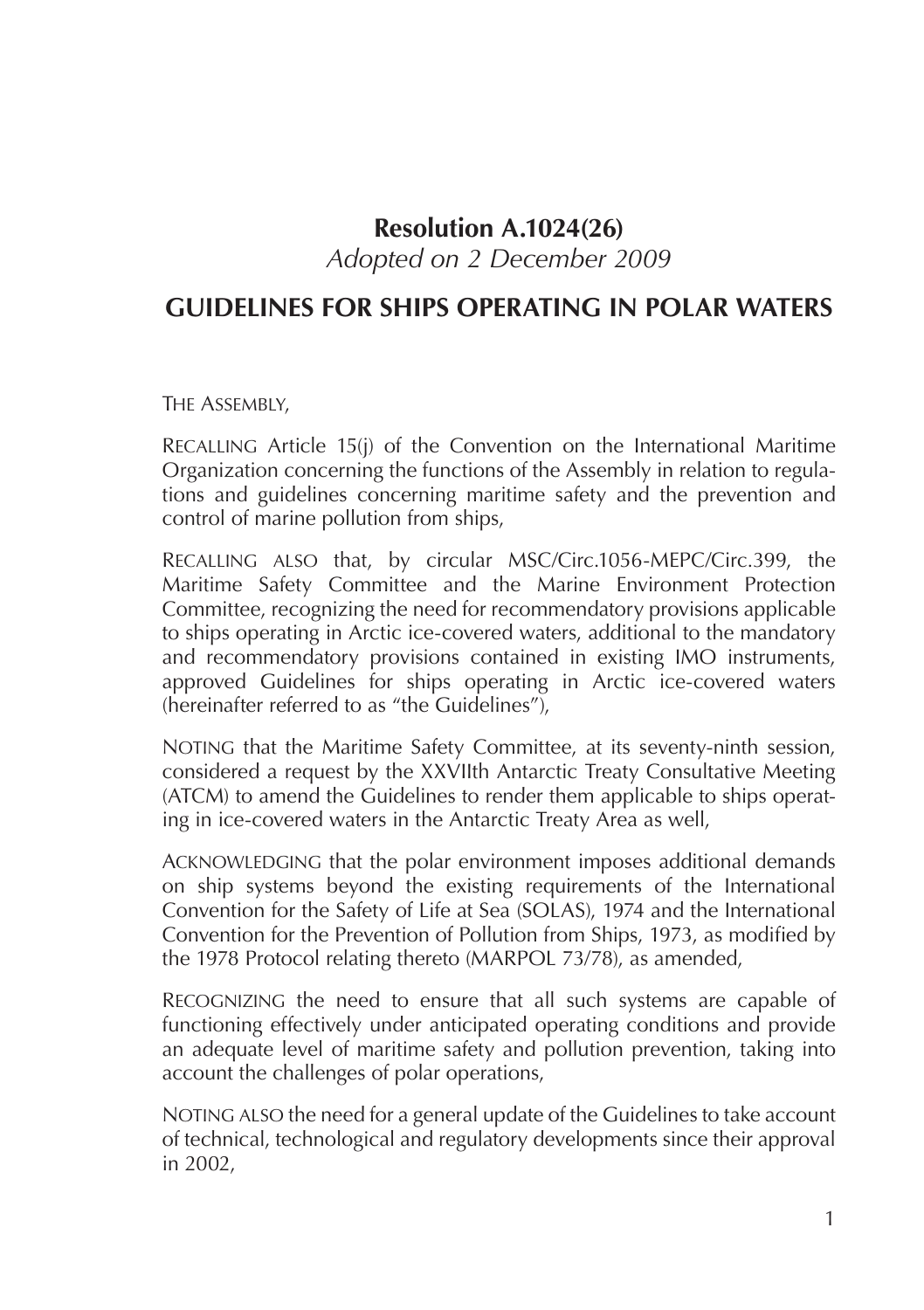Conscious of the necessity to also give special consideration to all ships that only visit polar waters at certain times of the year,

HAVING CONSIDERED the recommendations made by the Maritime Safety Committee at its eighty-sixth session and the Marine Environment Protection Committee at its fifty-ninth session,

1. ADOPTS the Guidelines for ships operating in polar waters, set out in the annex to the present resolution;

2. Invites all Governments concerned to take appropriate steps to give effect to the annexed Guidelines for ships constructed on or after 1 January 2011;

3. ENCOURAGES all Governments concerned to take appropriate steps to give effect to the annexed Guidelines for ships constructed before 1 January 2011 as far as is reasonable and practicable;

4. RECOMMENDS Governments to bring the annexed Guidelines to the attention of shipowners, ship operators, ship designers, shipbuilders, ship repairers, equipment manufacturers and installers and all other parties concerned with the operation of ships in polar waters;

5. AUTHORIZES the Maritime Safety Committee and the Marine Environment Protection Committee to keep the annexed Guidelines under review and update them as necessary in light of experience gained in their application.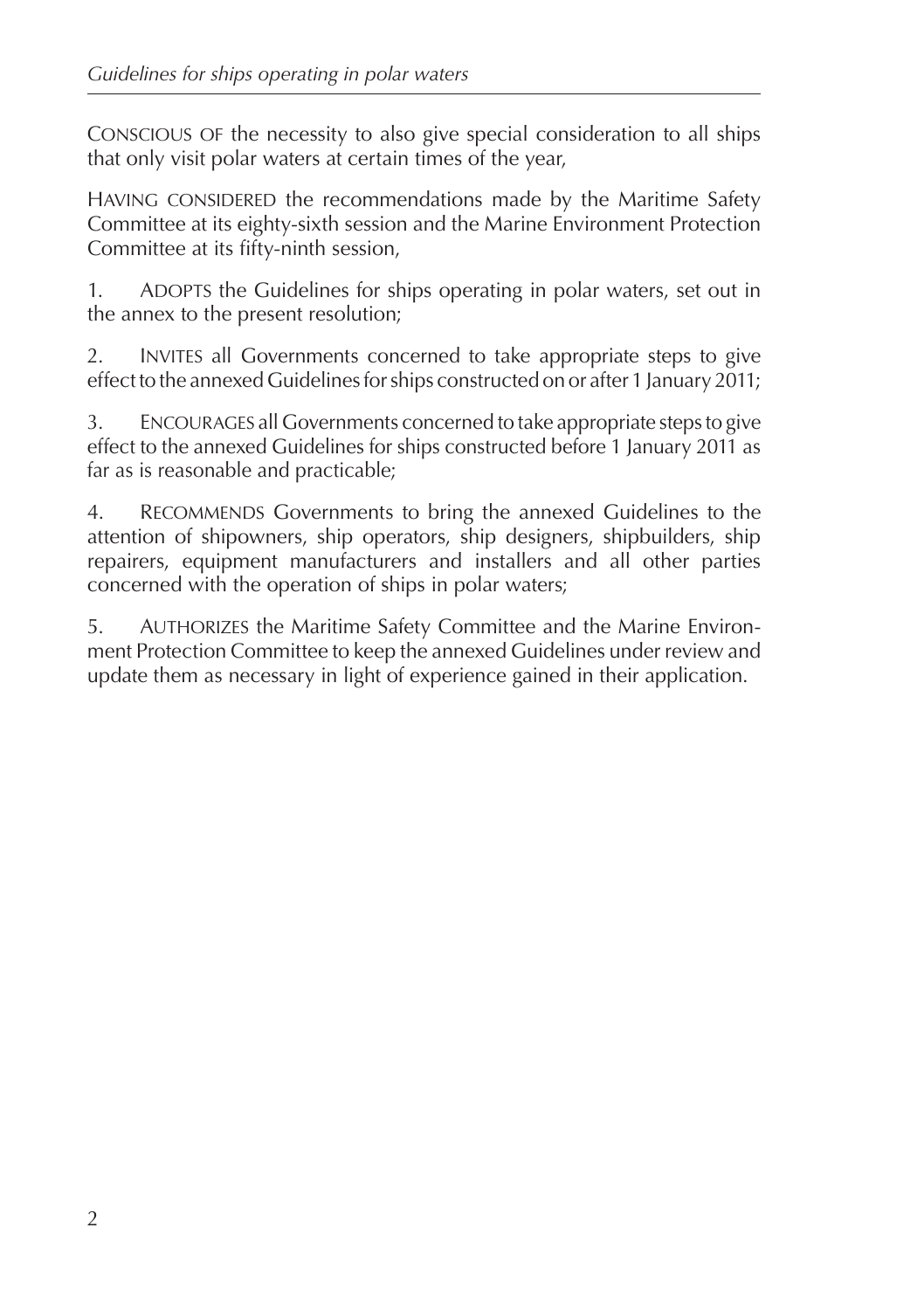## **Preamble**

## <span id="page-9-0"></span>**P-1 Introduction**

**P-1.1** Ships operating in the Arctic and Antarctic environments are exposed to a number of unique risks. Poor weather conditions and the relative lack of good charts, communication systems and other navigational aids pose challenges for mariners. The remoteness of the areas makes rescue or clean-up operations difficult and costly. Cold temperatures may reduce the effectiveness of numerous components of the ship, ranging from deck machinery and emergency equipment to sea suctions. When ice is present, it can impose additional loads on the hull, propulsion system and appendages.

**P-1.2** Whilst Arctic and Antarctic waters have a number of similarities, there are also significant differences. The Arctic is an ocean surrounded by continents, while the Antarctic is a continent surrounded by an ocean. The Antarctic sea ice retreats significantly during the summer season or is dispersed by permanent gyres in the two major seas of the Antarctic: the Weddell and the Ross. Thus, there is relatively little multi-year ice in the Antarctic. Conversely, Arctic sea ice survives many summer seasons, and there is a significant amount of multi-year ice. Whilst the marine environments of both polar seas are similarly vulnerable, response to such challenge should duly take into account specific features of the legal and political regimes applicable to their respective marine spaces.

**P-1.3** The Guidelines for ships operating in polar waters (hereinafter called "the Guidelines") are intended to address those additional provisions deemed necessary for consideration beyond existing requirements of the SOLAS and MARPOL Conventions, in order to take into account the climatic conditions of polar waters and to meet appropriate standards of maritime safety and pollution prevention.

**P-1.4** The Guidelines are recommendatory and their wording should be interpreted as providing recommendations rather than mandatory direction.

## **P-2 Principles**

**P-2.1** The Guidelines aim to promote the safety of navigation and to prevent pollution from ship operations in polar waters.

**P-2.2** The Guidelines recognize that this is best achieved by an integrated approach, based on requirements in existing Conventions which cover the design, outfitting, crewing and operation of ships for the conditions which they will encounter.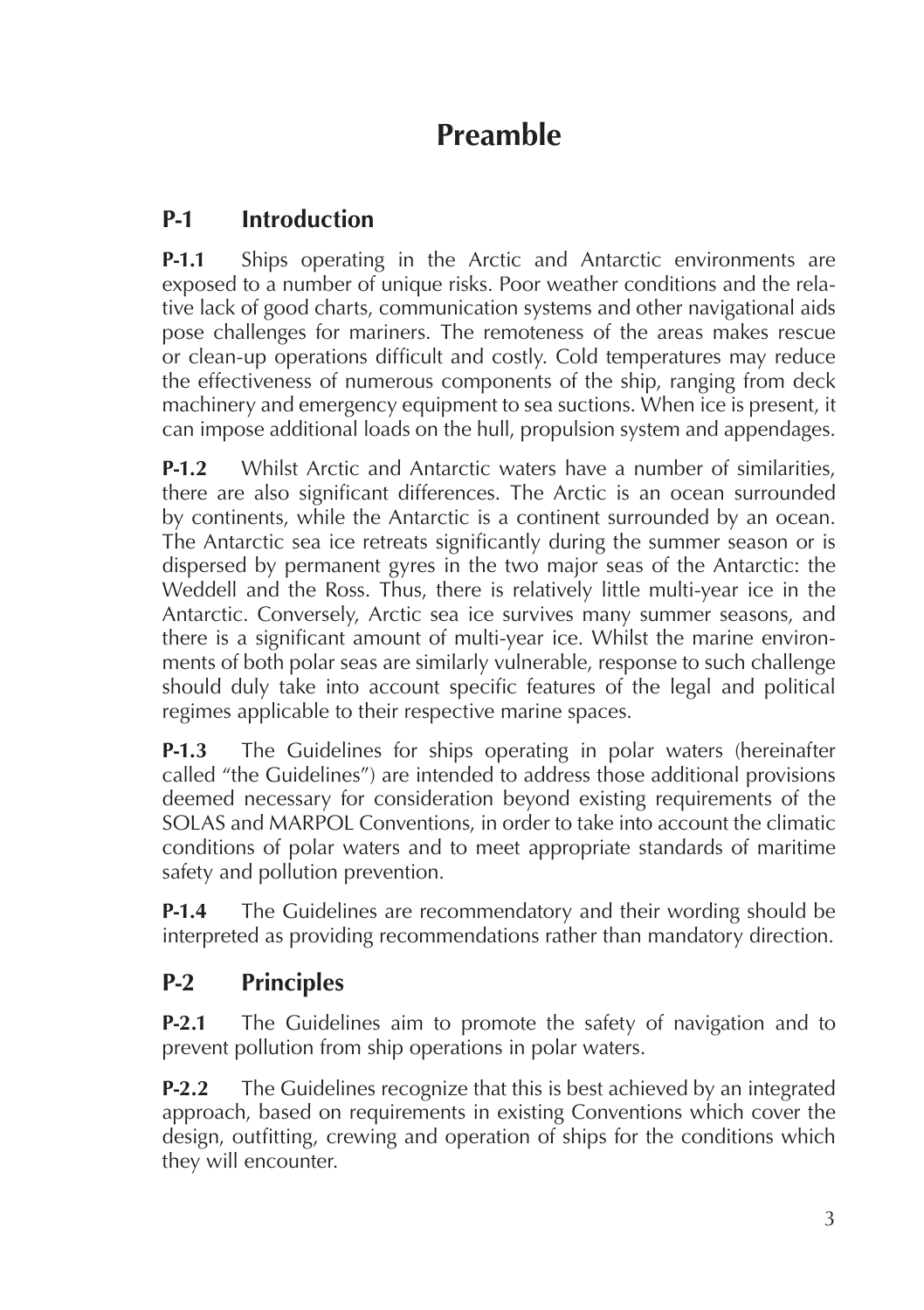**P-2.3** The Guidelines take into account that Arctic and Antarctic conditions may include sea and glacial ice that can represent a serious structural hazard to all ships. This is the single most significant factor in Arctic and Antarctic operations and is reflected in many of the Guidelines' provisions.

**P-2.4** The Guidelines address the fact that the polar environment imposes additional demands on ship systems, including navigation, communications, life-saving appliances, main and auxiliary machinery, environmental protection and damage control, etc. They emphasize the need to ensure that all ship systems are capable of functioning effectively under anticipated operating conditions and provide adequate levels of safety in accident and emergency situations.<sup>\*</sup>

**P-2.5** In addition, the Guidelines recognize that safe operation in such conditions requires specific attention to human factors including training and operational procedures.

**P-2.6** The basic requirements for structure, stability and subdivision, machinery, life-saving appliances, fire protection, ship routeing, navigation systems and equipment, radio communication, pollution prevention equipment, liability and safety management systems, as applicable to the different types and sizes of ships which may undertake voyages in polar waters, are obtained from the relevant Conventions.

**P-2.7** The standards expressed in the Guidelines have been developed to mitigate the additional risk imposed on shipping due to the harsh environmental and climatic conditions existing in polar waters. The Guidelines should be applied taking into account the nature of the operations that are envisaged.

**P-2.8** Not all ships which enter the Arctic and Antarctic environments will be able to navigate safely in all areas at all times of the year. A system of Polar Classes has therefore been developed to designate different levels of capability. In parallel to the development of the Guidelines, the International Association of Classification Societies (IACS) has developed a set of Unified Requirements which, in addition to general classification society rules, address essential aspects of construction for ships of Polar Class.†

**P-2.9** The Guidelines are not intended to infringe on national systems of shipping control.

**P-2.10** The Guidelines, recognizing the sensitive nature of polar waters, have the intention of providing high standards of environmental protection to address both accidents and normal operations.

<sup>\*</sup> Refer to the Enhanced contingency planning guidance for passenger ships operating in areas remote from SAR facilities (MSC.1/Circ.1184).

<sup>&</sup>lt;sup>†</sup> The Unified Requirements are available at http://www.jacs.org.uk.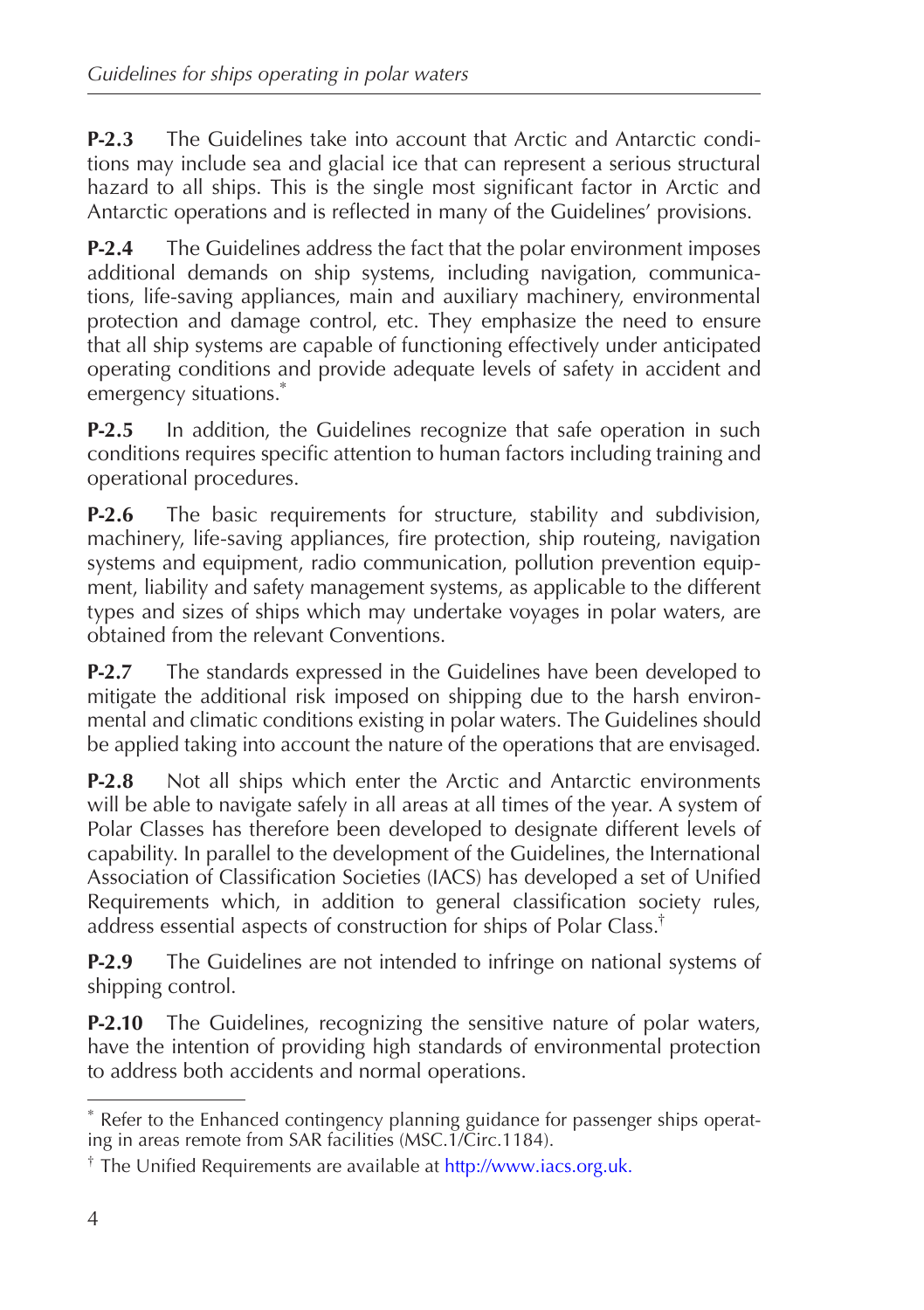## **Guide**

## <span id="page-11-0"></span>**G-1 Layout of the Guidelines**

**G-1.1** The Guidelines include general, construction, equipment, operational and environmental protection and damage control parts, presented in that order and subdivided into chapters.

**G-1.2** This section provides definitions for important terms that are used exclusively within the Guidelines or where any term has more than one meaning in other applicable Conventions. Otherwise, terms have the meanings defined in the Convention(s) relevant to each chapter.

**G-1.3** All parts and chapters of the Guidelines should be applied to Polar Class ships. All parts and chapters, with the exception of those dealing with purely construction issues (part A), should be applied to all ships in polar waters. Each chapter notes any additional differentiation of provisions between ship classes specific to that chapter.

**G-1.4** Guidance provided in part A of the Guidelines is only intended for new Polar Class ships.

#### **G-2 Key provisions**

**G-2.1** Only those ships with a Polar Class designation or a comparable alternative standard of ice-strengthening appropriate to the anticipated ice conditions should operate in polar ice-covered waters.

**G-2.2** The combination of hull structural design, material quality, subdivision and segregation measures prescribed in the Guidelines and supporting standards should be adequate to reduce the risk of human casualties, pollution incidents or ship losses to acceptably low levels of probability during prudent operations in polar waters.

**G-2.3** No pollutants should be carried directly against the shell in hull areas at significant risk of ice impact. Operational pollution of the environment should be minimized by equipment selection and operational practice.

**G-2.4** Key safety-related, survival and pollution control equipment should be rated for the temperatures and other conditions which may be encountered in the service intended.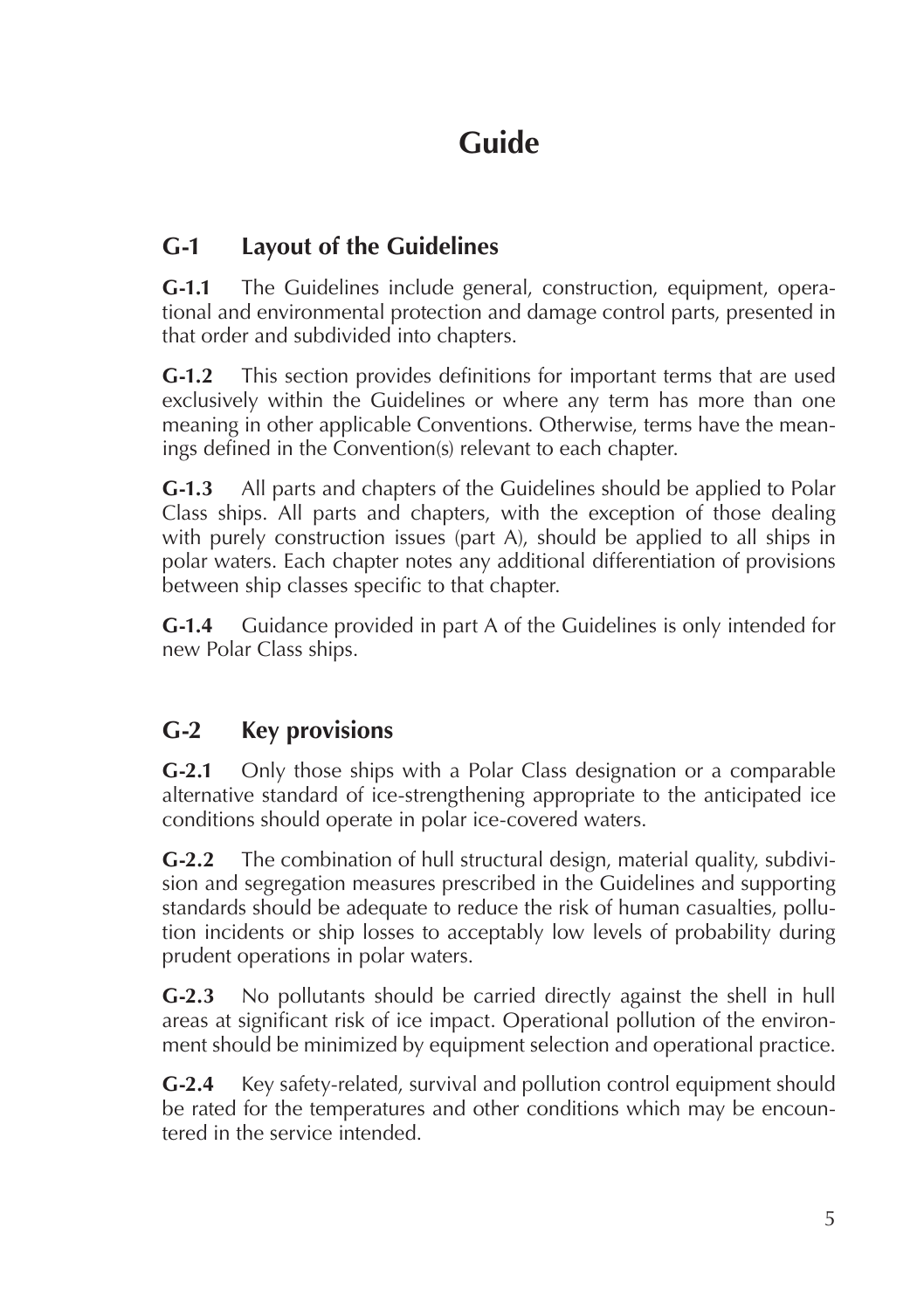**G-2.5** Navigation and communications equipment should be suitable to provide adequate performance in high latitudes, areas with limited infrastructure and unique information transfer requirements.

**G-2.6** Sea suction(s) should be capable of being cleared of accumulation of slush ice.

## **G-3 Definitions**

For the purpose of the Guidelines, unless expressly provided otherwise, the terms used have the meanings defined in the following paragraphs. Terms used, but not defined, in the Guidelines are to be interpreted as they are defined in the relevant Conventions.

**G-3.1** *Administration* means the Government of the State whose flag the ship is entitled to fly.

**G-3.2** *Polar waters* includes both Arctic and Antarctic waters.

**G-3.3** *Arctic waters* means those waters which are located north of a line extending from latitude 58°00'.0 N, longitude 042°00'.0 W to latitude 64°37'.0 N, longitude 035°27'.0 W and thence by a rhumb line to latitude 67°03'.9 N, longitude 026°33'.4 W and thence by a rhumb line to Sørkapp, Jan Mayen and by the southern shore of Jan Mayen to the Island of Bjørnøya and thence by a great circle line from the Island of Bjørnøya to Cap Kanin Nos and thence by the northern shore of the Asian continent eastward to the Bering Strait and thence from the Bering Strait westward to latitude 60° N as far as Il'pyrskiy and following the 60th North parallel eastward as far as and including Etolin Strait and thence by the northern shore of the North American continent as far south as latitude 60° N and thence eastward along parallel of latitude 60° N, to longitude 56°37'.1 W and thence to the latitude 58°00'.0 N, longitude 042°00'.0 W (see figure 1).

**G-3.4** *Antarctic waters* means those waters which are south of 60° S (see figure 2).

**G-3.5** *Ice-covered waters* means polar waters where local ice conditions present a structural risk to a ship.

**G-3.6** *COLREG* means the Convention on the International Regulations for Preventing Collisions at Sea, 1972, as amended.

**G-3.7** *Company* means the owner of the ship or any other organization or person such as the manager, or the bareboat charterer, who has assumed the responsibility for operation of the ship from the shipowner.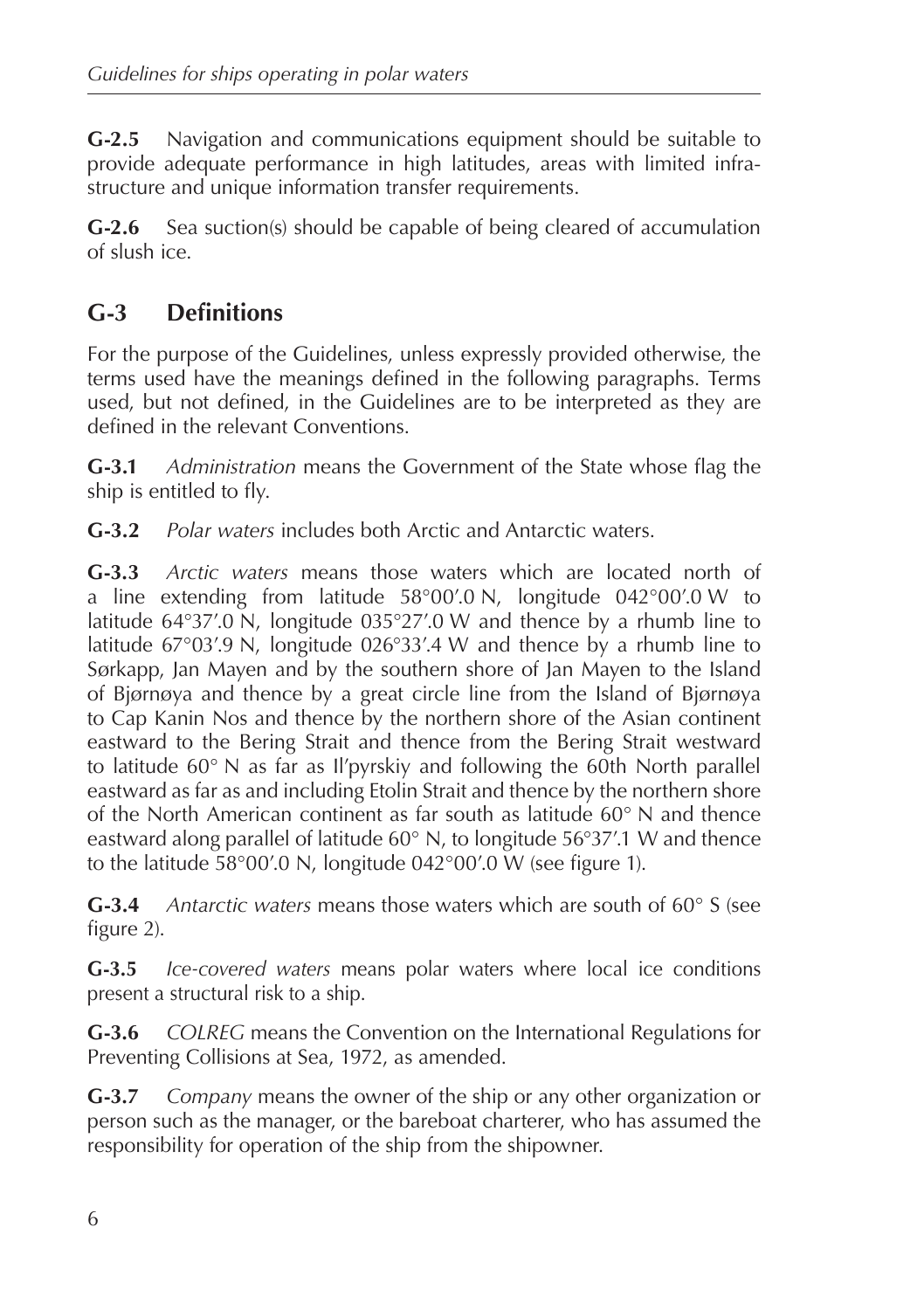

**Figure 1 –** *Maximum extent of Arctic waters application (see paragraph G-3.3)*\*



**Figure 2 –** *Maximum extent of Antarctic waters application (see paragraph G-3.4)*\*

Maps are for illustrative purposes only.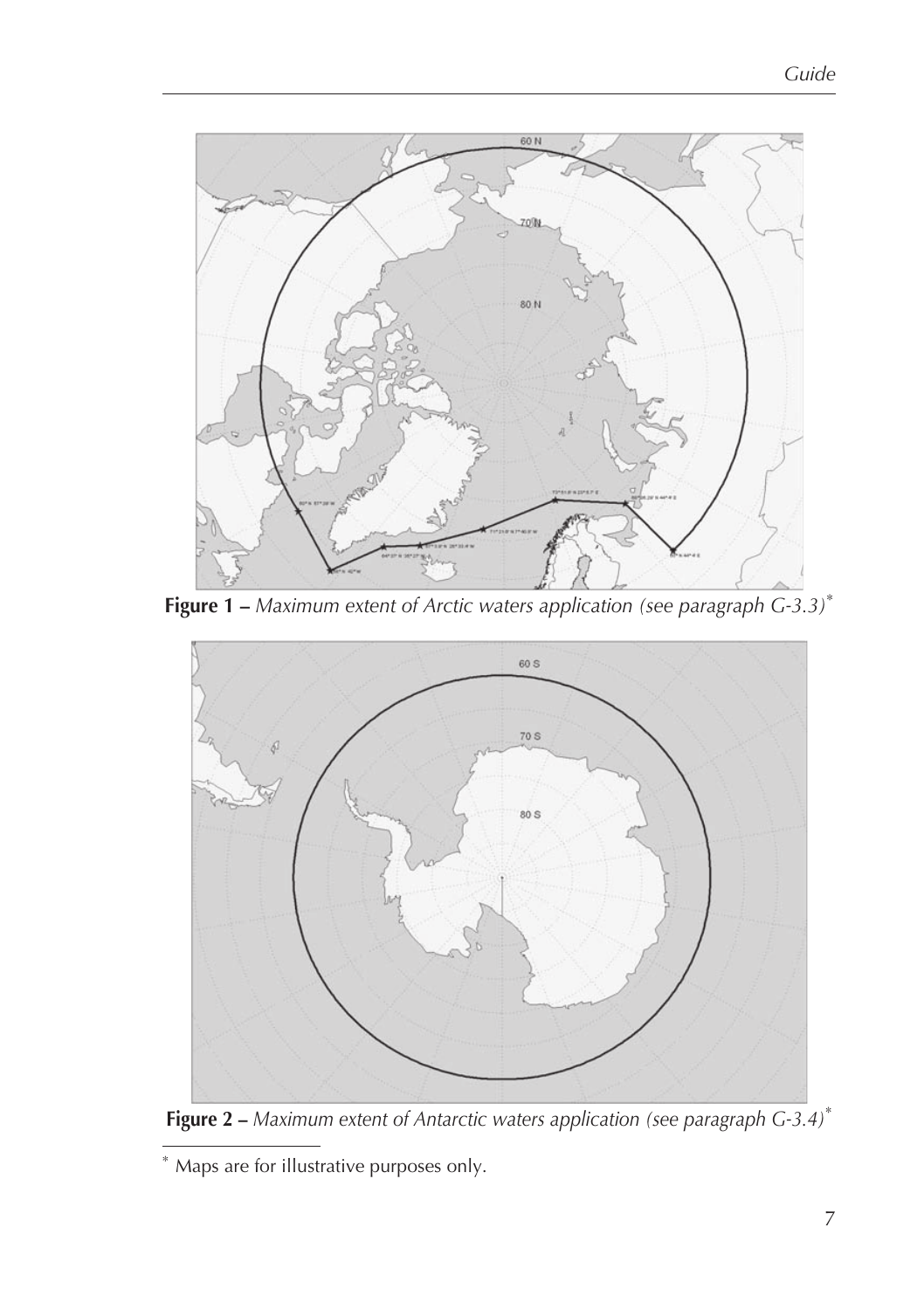**G-3.8** *Conning position* means the stations in which the ship's steering control and devices for ahead or astern operations are located.

**G-3.9** *Escort* means any ship with superior ice capability in transit with another ship.

**G-3.10** *Escorted operation* means any operation in which a ship's movement is facilitated through the intervention of an escort.

**G-3.11** *IACS* means the International Association of Classification Societies.

**G-3.12** *Ice Navigator* means any individual who, in addition to being qualified under the STCW Convention, is specially trained and otherwise qualified to direct the movement of a ship in ice-covered waters.

**G-3.13** *Icebreaker* means any ship whose operational profile may include escort or ice management functions, whose powering and dimensions allow it to undertake aggressive operations in ice-covered waters.

**G-3.14** *International voyages* means voyages in international waters, as defined in chapter I of the 1974 SOLAS Convention, as amended.

**G-3.15** *ISM Code* means the International Management Code for the Safe Operation of Ships and for Pollution Prevention, as amended.

**G-3.16** *ICLL* means the International Convention on Load Lines, 1966.

**G-3.17** *MARPOL* means the International Convention for the Prevention of Pollution from Ships, 1973, as modified by the 1978 Protocol relating thereto (MARPOL 73/78), as amended.

**G-3.18** *Organization* means the International Maritime Organization.

**G-3.19** *Polar Class* means the class assigned to a ship based upon IACS Unified Requirements.

**G-3.20** *Polar Class ship* means a ship for which a Polar Class has been assigned.

**G-3.21** *Pollutant* means any substance controlled by MARPOL which, if introduced into the sea, is liable to create hazards to human health, to harm living resources and marine life, to damage amenities or to interfere with other legitimate uses of the sea.

**G-3.22** *Recognized organization* means an organization recognized by an Administration in accordance with IMO resolutions A.739(18) and A.789(19).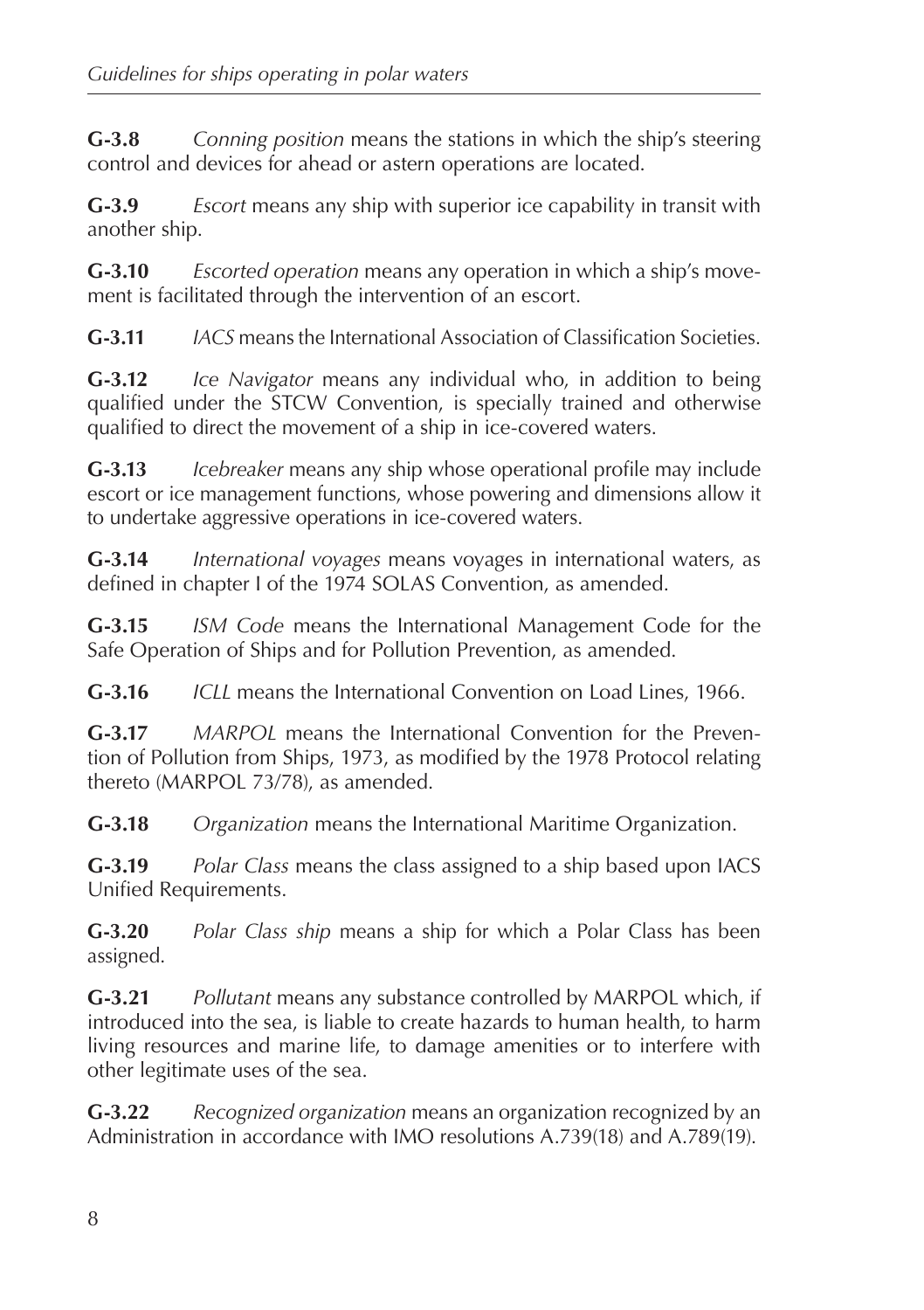**G-3.23** *Ship* means any vessel required to comply with the 1974 SOLAS Convention.

**G-3.24** *SOLAS* means the International Convention for the Safety of Life at Sea, 1974, as amended.

**G-3.25** *STCW* means the International Convention on Standards of Training, Certification and Watchkeeping for Seafarers, 1978, as amended.

**G-3.26** *Unified Requirements* means IACS Unified Requirements concerning Polar Class (UR-I).

**G-3.27** *WMO* means the World Meteorological Organization.

**G-3.28** *Working liquids* means any substances that are pollutants used for the operation of the ship's machinery.

**G-3.29** *2008 IS Code* means the International Code on Intact Stability, 2008, as adopted by resolution MSC.267(85).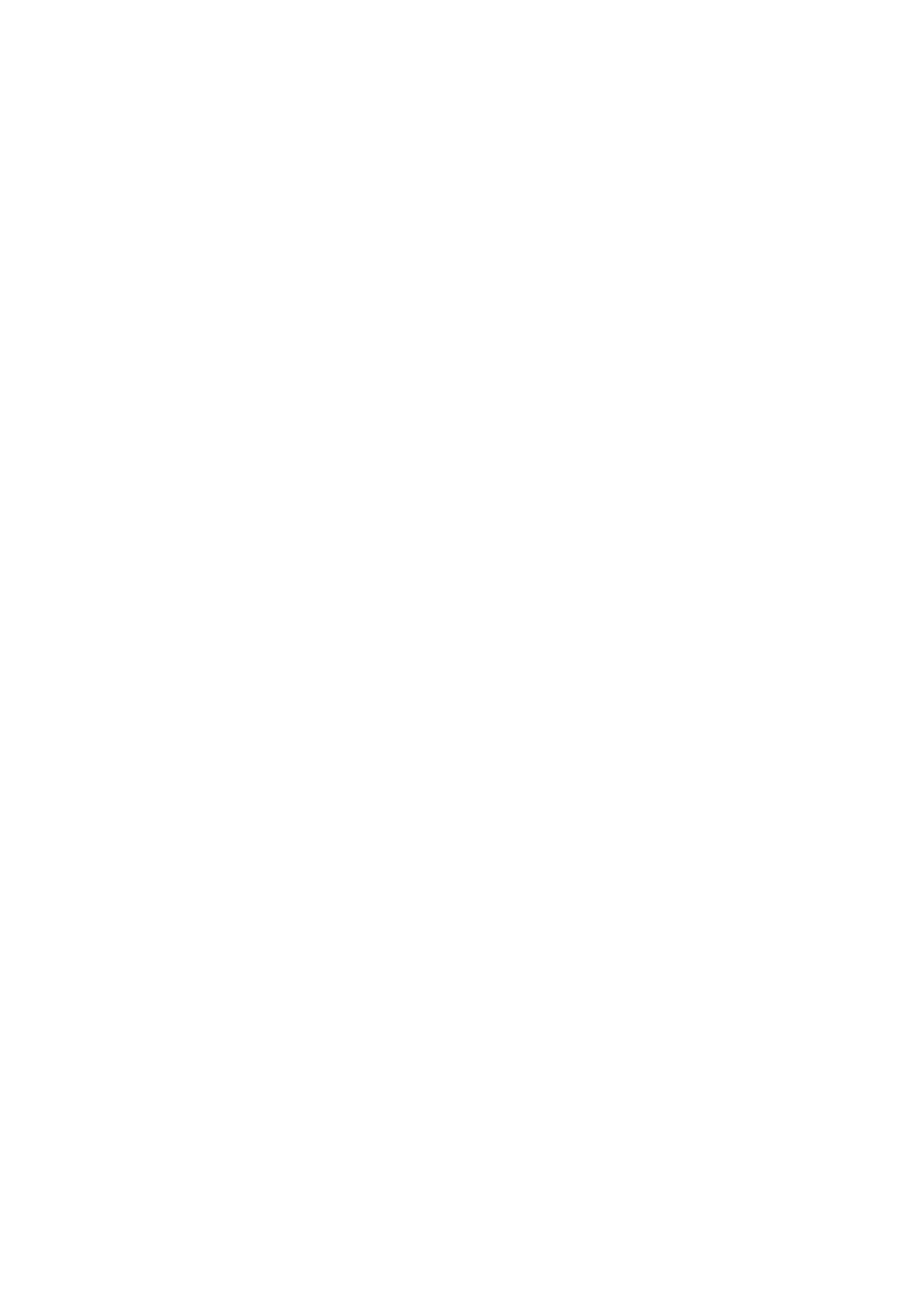## **Chapter 1**

#### *General*

## <span id="page-17-0"></span>**1.1 Application**

**1.1.1** Except where specifically stated otherwise, these Guidelines provide guidance for ships operating in Antarctic waters or while engaged in international voyages in Arctic waters.

**1.1.2** Part A of the Guidelines provides guidance for new Polar Class ships.

**1.1.3** Parts B, C and D of the Guidelines provide guidance for Polar Class and all other ships.

| <b>POLAR CLASS</b> | <b>GENERAL DESCRIPTION</b>                                                               |
|--------------------|------------------------------------------------------------------------------------------|
| PC <sub>1</sub>    | Year-round operation in all ice-covered waters                                           |
| PC.2               | Year-round operation in moderate multi-year ice conditions                               |
| PC <sub>3</sub>    | Year-round operation in second-year ice which may include<br>multi-year ice inclusions   |
| PC.4               | Year-round operation in thick first-year ice which may include<br>old ice inclusions     |
| <b>PC.5</b>        | Year-round operation in medium first-year ice which may include<br>old ice inclusions    |
| PC <sub>6</sub>    | Summer/autumn operation in medium first-year ice which may<br>include old ice inclusions |
| PC <sub>7</sub>    | Summer/autumn operation in thin first-year ice which may<br>include old ice inclusions   |

**Table 1.1 –** *Class descriptions*

**Note:** Ice descriptions follow the WMO Sea-ice nomenclature.<sup>\*</sup>

**1.1.4** All Polar Class ships and the equipment to be carried in accordance with the Guidelines should be designed, constructed and maintained in compliance with applicable national standards of the Administration or the appropriate requirements of a recognized organization which provide an equivalent level of safety<sup>†</sup> for its intended service. Special attention should be drawn to the need for winterization aspects. Ships intending to operate as an icebreaker are to receive special consideration.

<sup>\*</sup> The WMO Sea-ice nomenclature is available at [http://www.jcomm-services.org.](http://www.jcomm-services.org)

<sup>&</sup>lt;sup>†</sup> Refer to SOLAS chapter II-1 and to the IACS Unified Requirements concerning Polar Class.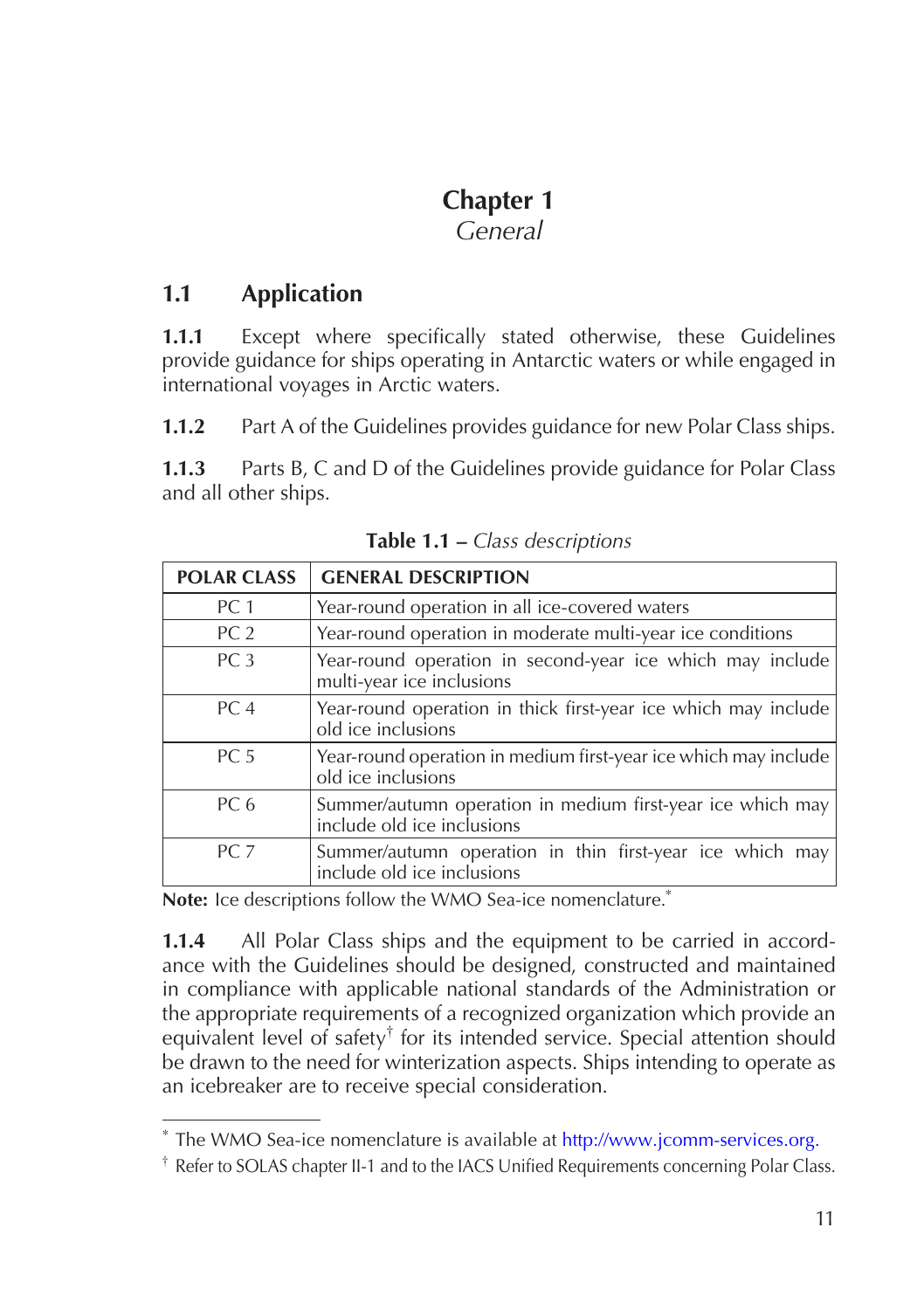**1.1.5** The structures, equipment and arrangements essential for the safety and operation of the ship should take account of the anticipated temperatures.

**1.1.6** Special attention should be given to essential operating equipment and systems and safety equipment and systems. For example, the potential for ice building up inside the ballast tanks and sea chests should be considered. The life-saving and fire-extinguishing equipment specified in part B of the Guidelines, when stored or located in an exposed position, should be of a type that is rated to perform its design functions at the minimum anticipated air temperature. In particular, attention is drawn to the inflation of life-saving equipment and the starting of engines in lifeboats and rescue boats.

**1.1.7** Operations in polar waters should take due account of factors such as: ship class, environmental conditions, icebreaker escort, prepared tracks, short or local routes, crew experience, support technology and services such as ice-mapping, availability of hydrographic information, communications, safe ports, repair facilities and other ships in convoy.

**1.1.8** Equipment, fittings, materials, appliances and arrangements may deviate from the provisions of the Guidelines provided that their replacement is at least as effective as that specified in the Guidelines.

**1.1.9** The provisions of the Guidelines do not apply to any warship, naval auxiliary, other vessels or aircraft owned or operated by a State and used, for the time being, only on government non-commercial service. However, each State should ensure, by the adoption of appropriate measures not impairing operations or operational capabilities of such vessels or aircraft owned or operated by it, that such vessels or aircraft act in a manner consistent, so far as is reasonable and practicable, with the Guidelines.

## **1.2 Ice navigator**

**1.2.1** All ships operating in polar ice-covered waters should carry at least one Ice Navigator qualified in accordance with chapter 14. Consideration should also be given to carrying an Ice Navigator when planning voyages into polar waters.

**1.2.2** Continuous monitoring of ice conditions by an Ice Navigator should be available at all times while the ship is underway and making way in the presence of ice.<sup>\*</sup>

<sup>\*</sup> Refer to the Guidelines for voyage planning, as adopted by resolution A.893(21), and the Guidelines on voyage planning for passenger ships operating in remote areas, as adopted by resolution A.999(25).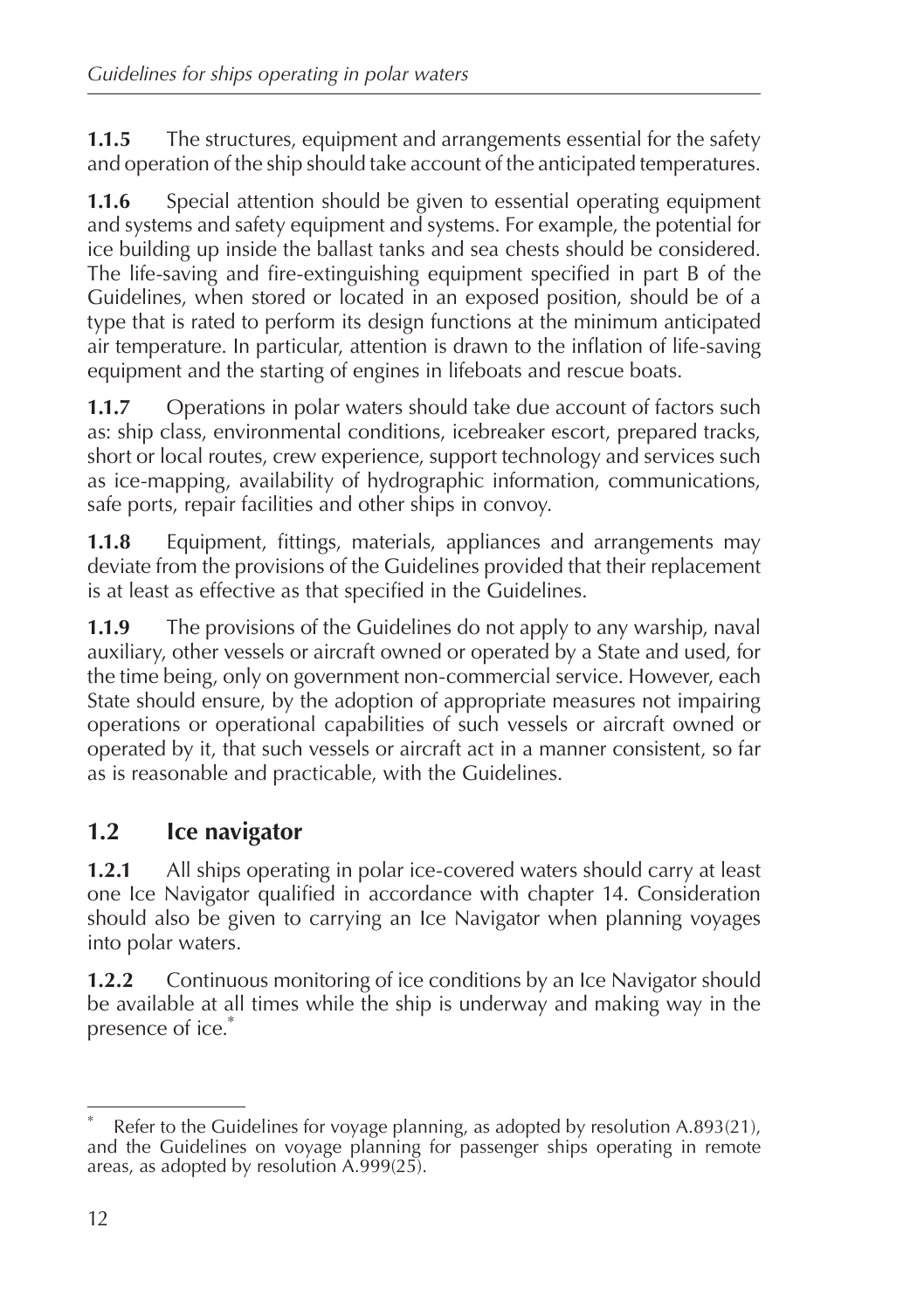## <span id="page-19-0"></span>**Part A** Construction provisions

## **Chapter 2**

#### *Structures*

### **2.1 General**

**2.1.1** All ships should have structural arrangements adequate to resist the global and local ice loads characteristic of their Polar Class.<sup>\*</sup>

**2.1.2** Each area of the hull and all appendages should be strengthened to resist design structure/ice interaction scenarios applicable to each case.

**2.1.3** Structural arrangements should aim to limit damage resulting from accidental overloads to local areas.

**2.1.4** Polar Class ships may experience in-service structural degradation at an accelerated rate. Structural surveys should, therefore, cover areas identified as being at high risk of accelerated degradation, and areas where physical evidence such as coating breakdown indicates a potential for high wastage rates.

## **2.2 Materials**

**2.2.1** Materials used in ice-strengthened and other areas of the hull should be suitable for operation in the environment that prevails at their location.

**2.2.2** Materials used in ice-strengthened areas should have adequate ductility to match the selected structural design approach.

**2.2.3** Abrasion and corrosion resistant coatings and claddings used in icestrengthened areas should be matched to the anticipated loads and structural response.

Refer to the IACS Unified Requirements concerning Polar Class.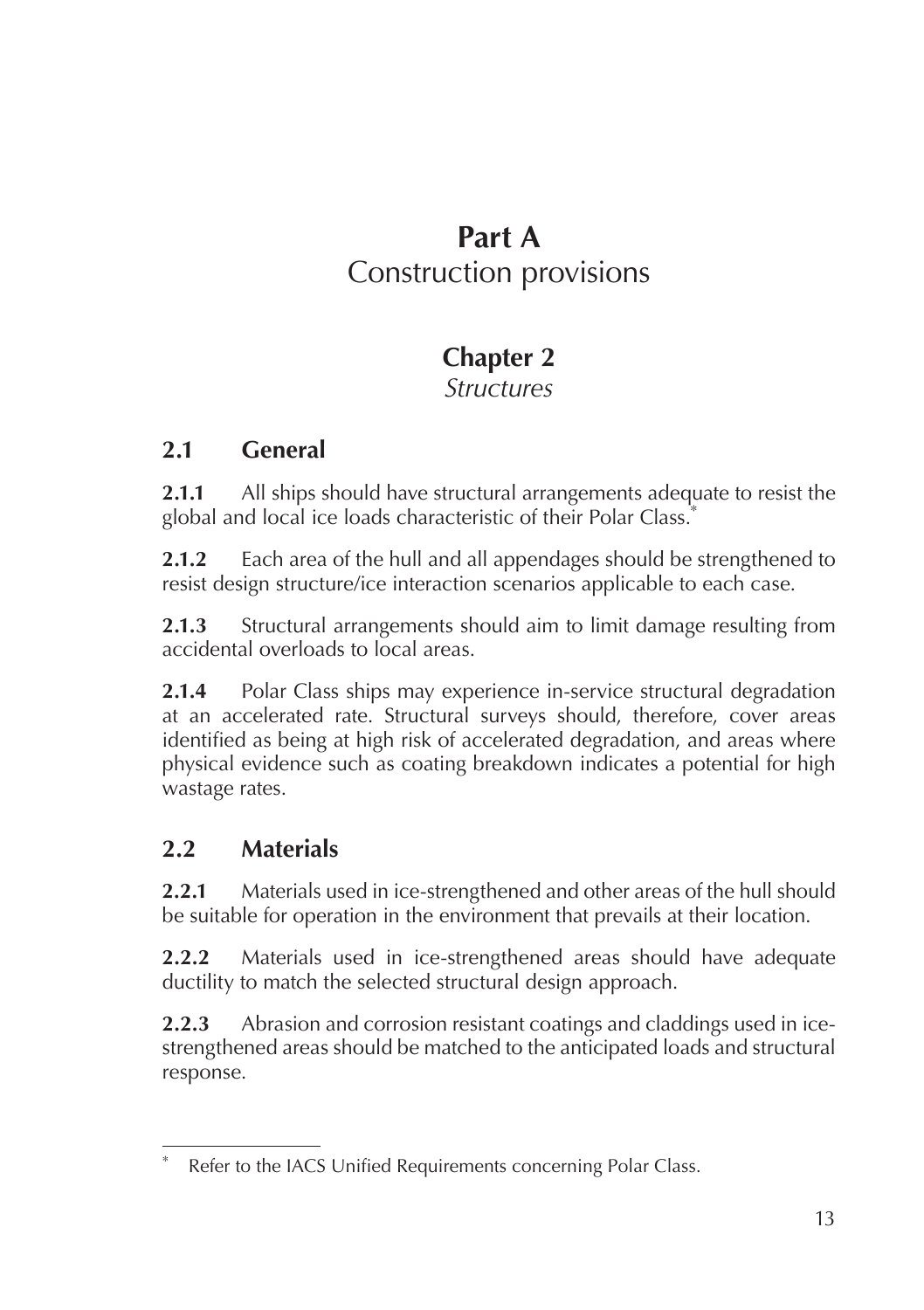## **Chapter 3** *Subdivision and stability*

#### <span id="page-20-0"></span>**3.1 General**

**3.1.1** Account should be taken of the effect of icing in the stability calculations in accordance with the 2008 IS Code.

#### **3.2 Intact stability in ice**

**3.2.1** Suitable calculations should be carried out and/or tests conducted to demonstrate the following:

- **.1** the ship, when operated in ice within approved limitations, during a disturbance causing roll, pitch, heave or heel due to turning or any other cause, should maintain sufficient positive stability; and
- **.2** ships of Polar Classes 1 to 3 and icebreakers of all classes, when riding up in ice and remaining momentarily poised at the lowest stem extremity, should maintain sufficient positive stability.

**3.2.2** "Sufficient positive stability" in paragraphs 3.2.1.1 and 3.2.1.2 means that the ship is in a state of equilibrium with a positive metacentric height of at least 150 mm, and a line 150 mm below the edge of the freeboard deck as defined in the applicable provisions of the ICLL is not submerged.

**3.2.3** For performing stability calculations on ships that ride up onto the ice, the ship should be assumed to remain momentarily poised at the lowest stem extremity as follows:

- **.1** for a regular stem profile, at the point at which the stem contour is tangent to the keel line;
- **.2** for a stem fitted with a structurally defined skeg, at the point at which the stem contour meets the top of the skeg;
- **.3** for a stem profile where the skeg is defined by shape alone, at the point at which the stem contour tangent intersects the tangent of the skeg; or
- **.4** for a stem profile of novel design, the position should be specially considered.